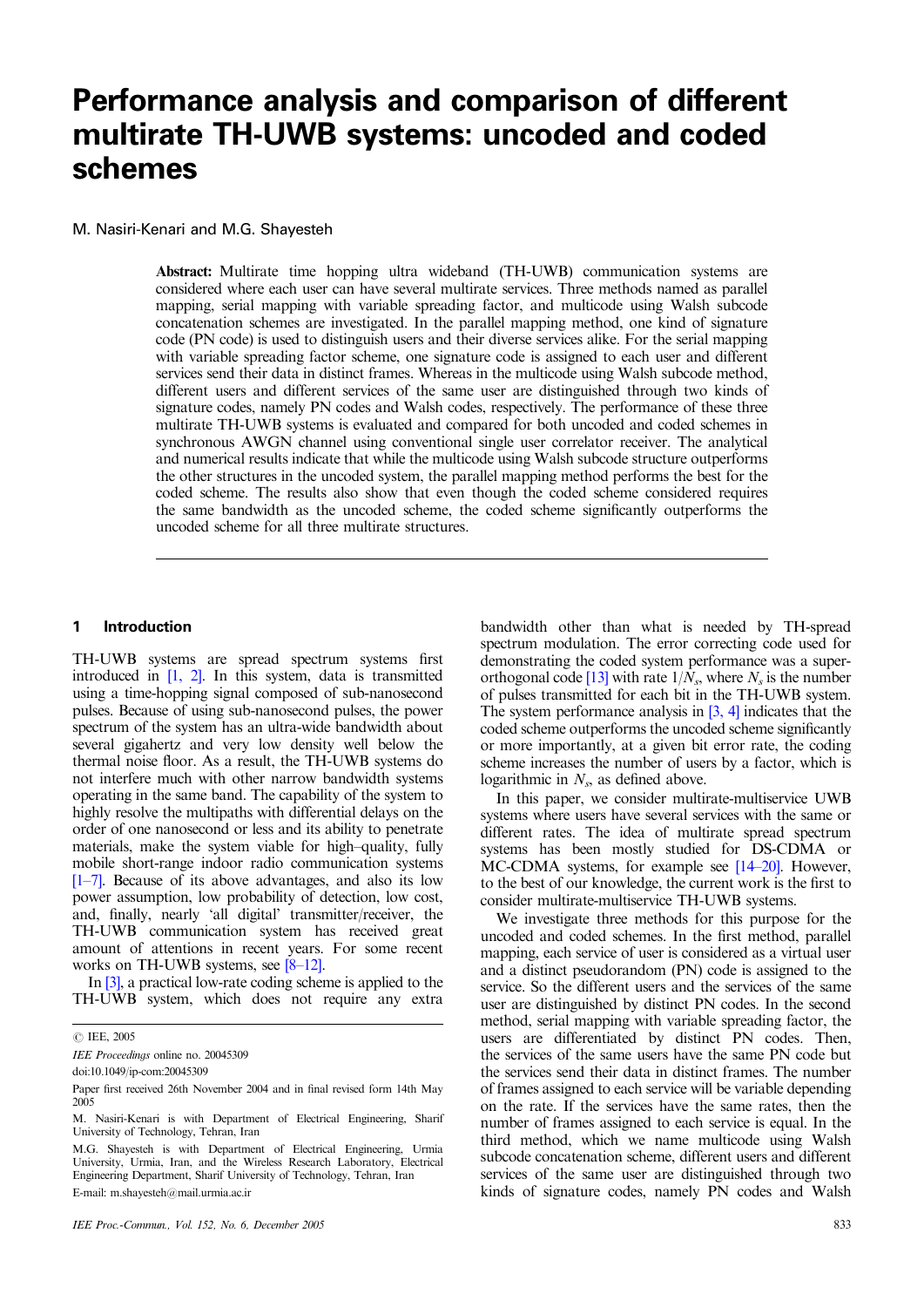codes, respectively. That is, the services of the same user are assigned the same PN code, but the services are differentiated by orthogonal Walsh codes. Throughout this paper, we assume that each service of each user has the same rate  $1/T$ . The results can easily be generalised to the multirate case. Note that the multirate services with bit rates higher than  $1/T$  are easily supplied by either using more than one code for each service in the parallel mapping and multicode methods or assigning different numbers of frames to each service in the serial mapping structure.

We evaluate the bit error rate of the three methods in uncoded and coded schemes over a synchronous AWGN channel using the conventional correlator receiver. The results show that for the uncoded scheme, the multicode using Walsh subcode concatenation scheme outperforms the other two methods while the serial mapping method has better performance than the parallel mapping one. We consider the coded scheme of the three methods using super-orthogonal codes. We compute the lower and upper bounds on the bit error rate for the coded schemes. Then, a comparison between the uncoded and coded schemes is presented for all the three structures. It is shown that the coded scheme significantly outperforms the uncoded scheme. The results also show that for the coded scheme, the parallel mapping method has the best performance. The performance analysis in fading channel for the above three multirate techniques is under investigation.

#### **2 System models**

In this Section, we explain the model of the UWB system and the different multirate, multiservice structures for this system.

#### *2.1 UWB system description*

In the UWB system considered, as in  $[1-7]$ , the duration of each bit is divided into  $N_s$  frames each with duration  $T_f$ . In each frame one pulse with duration less than 1 ns is transmitted, so the bit rate is equal to  $R_s = 1/T = 1/N_sT_f$ . The modulation is binary pulse position modulation (BPPM), in which the pulses corresponding to bit 1 are sent  $\delta$  seconds later than the pulses corresponding to bit  $-1$ . Location of the pulses in each frame is determined by the user dedicated pseudorandom sequence. The received waveform of user  $k$  is

$$
S_{rec}^{k}(t) = \sum_{j} w_{rec} \left[ t - jT_f - c_j^k T_c - \left( \frac{d_j^k + 1}{2} \right) \delta \right]
$$
 (1)

where the index j indicates the frame number,  $w_{rec}(t)$ represents the received monocycle pulse with the duration of  $T_w$  which satisfies the relation  $\int_{-\infty}^{\infty} w_{rec}(t) dt = 0$ , and  $\{c_j^k\}$ is the dedicated pseudorandom sequence for user  $k$  with integer components, which can take on values between 0 to  $N_h-1$  uniformly,  $T_c$  is the chip duration and satisfies  $N_hT_c \leq T_f$ , and  $\{d_j^k\} \in \pm 1$  is the binary sequence of the transmitted symbols corresponding to user  $k$ . For the uncoded system, this sequence is  $N<sub>s</sub>$  repetitions of the transmitted data sequence, i.e. if the transmitted binary data sequence is  $\{D_i^k\}$ , then we have

$$
d_j^k = D_i^k \quad \text{for} \quad i = \left[\frac{j}{N_s}\right] \tag{2}
$$

where  $[x]$  denotes the largest integer not greater than x.

#### *2.2 Parallel mapping method*

In this method, each service of user is considered as a virtual user and is assigned a distinct pseudorandom sequence. Therefore, the users and the services of the same users are distinguished by the assigned different PN codes. The received signal in synchronous AWGN channel can be written as

$$
r(t) = \sum_{k=1}^{K} \sum_{q=1}^{Q} s_{rec}^{k,q}(t) + n(t) = \sum_{k=1}^{K} \sum_{q=1}^{Q} \sum_{j} A^{k,q}
$$

$$
w_{rec} \left[ t - jT_f - c_j^{k,q} T_c - \left( \frac{d_j^{k,q} + 1}{2} \right) \delta \right] + n(t) \quad (3)
$$

where  $K$  and  $\hat{O}$  are the numbers of independent users and services of each user, respectively,  $A^{k,q}$  is the amplitude of the *q*th service of *k*th user's signal,  $d_j^{k,q}$ , defined as in (2), is the binary sequence of the transmitted symbols of the  $q$ th service of user  $k$ , and  $n(t)$  is the additive white Gaussian noise (AWGN) with two sided power spectral density equal to  $N_0/2$ . In this method, we can have interference from all services of other users and also the other services of the same user to the desired service.

# *2.3 Serial mapping using variable spreading factor structure*

In this structure, one signature code is assigned to each user and different services send their data in distinct frames. That is, the duration of each bit, which consists of  $N<sub>s</sub>$  frames, is divided into Q, and each service of user transmits its data in  $N_s/Q$  frames separately (we assume the services have the same rate). If we consider different rates for different services, then the number of frames assigned to each service will be variable depending on the rate. However, there is no interference from the other services of the same user to the desired service. For the case that the services have the same rate, only one service of each interfering user interferes with the desired service. The received signal can be written as

$$
r(t) = \sum_{k=1}^{K} \sum_{j} B^{k, \text{mod}(j, Q)}
$$
  

$$
w_{rec} \left[ t - jT_f - c_j^k T_c - \left( \frac{d_j^{k, \text{mod}(j, Q)} + 1}{2} \right) \delta \right] + n(t)
$$
  
(4)

where  $mod{a, b}$  denotes the reminder of division a to b, and  $B^k$ , mod $(j, Q)$  is the amplitude of the mod $(j, Q)$  service of user *k*. Note that for uncoded scheme:  $d_j^{k, \text{mod}(j, Q)} =$  $D_i^{k, \text{mod}(j, Q)}$  where  $i = [j/N_s Q]$ .

#### *2.4 Multicode using Walsh subcode concatenation scheme*

In this method, we use two different codes for distinguishing users and their services. The first code is a PN sequence which is used to separate different users and the second one is the Walsh code which is applied to distinguish the services of each user. That is, in this method, all the services of a user utilise the same chips, determined by the user PN code, for sending their  $N_s$  pulses. To separate different services of the user, a second orthogonal Walsh code with length  $N_s$  is dedicated to each service. The received signal of the qth service of user  $k$  can be written as

$$
s_{rec}^{k,q}(t) = \sum_{j} A^{k,q} w_{rec} \left[ t - jT_f - c_j^k T_c - \left( \frac{d_j^{k,q} h_j^{k,q} + 1}{2} \right) \delta \right]
$$
\n
$$
\tag{5}
$$

where  $h_j^{k,q} \in \{\pm 1\}$  is the Walsh code with period of  $N_s$ , i.e.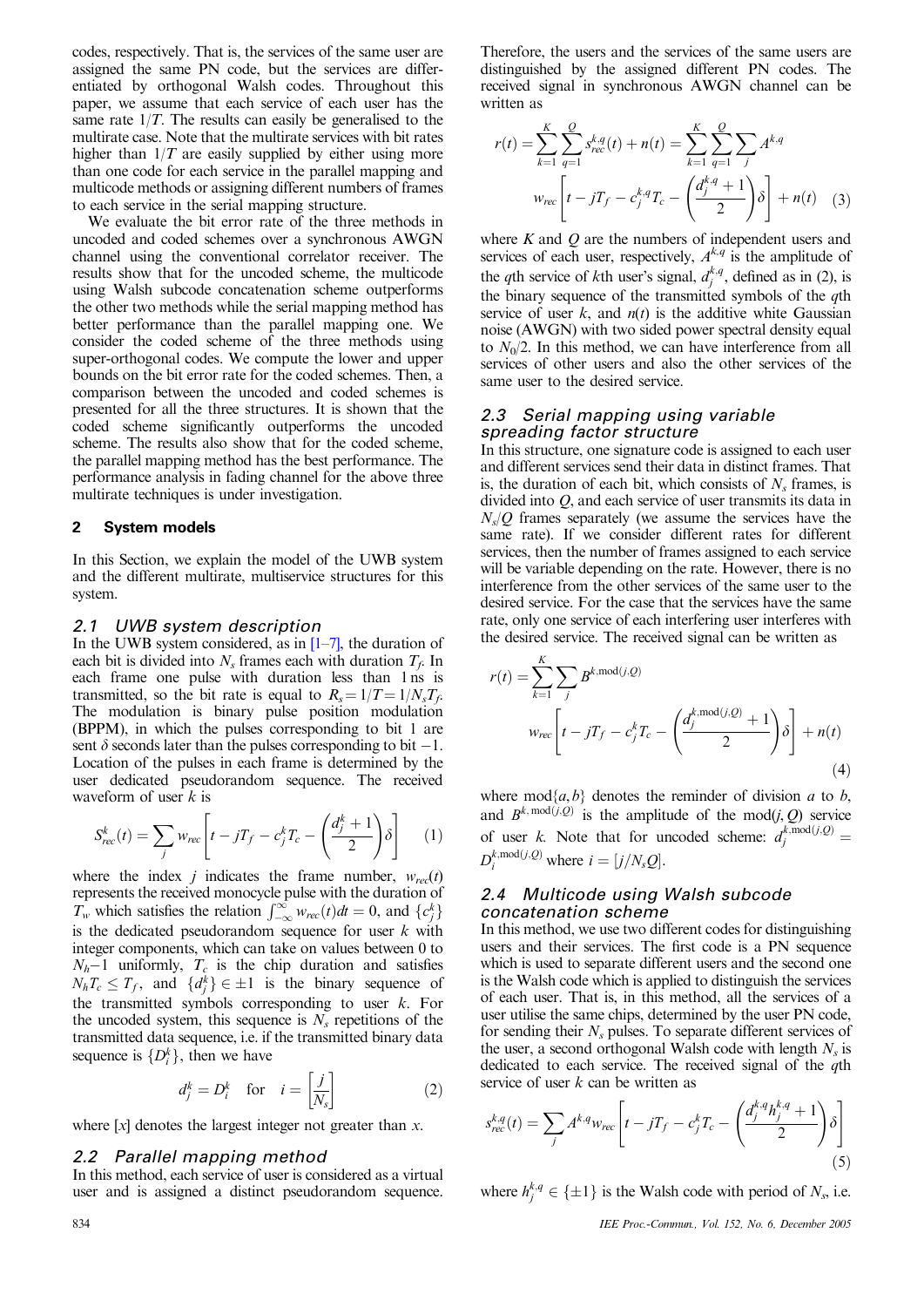$$
h_{j+N_s}^{k,q} = h_j^{k,q} \text{ and,}
$$
  

$$
\langle \bar{h}^{k,q} \, \bar{h}^{k,q'} \rangle \triangleq \sum_{j=0}^{N_s-1} h_j^{k,q} h_j^{k,q'} = \begin{cases} 0 & q \neq q' \\ N_s & q = q' \end{cases}
$$
 (6)

It is easily verified from (6) that the number of  $+1s$  and  $-1$  s in the multiplication of two different Walsh codes is  $N_s/2$ . The maximum number of services with different Walsh codes is  $N_s$  so we should have  $Q \lt N_s$ . We also observe from (5) that both the Walsh code and data determine the shift of  $\delta$  seconds of pulse in each frame. The received signal can be written as

$$
r(t) = \sum_{k=1}^{K} \sum_{q=1}^{Q} A^{k,q} \sum_{j}
$$
  

$$
w_{rec} \left[ t - jT_f - c_j^k T_c - \left( \frac{d_j^{k,q} h_j^{k,q} + 1}{2} \right) \delta \right] + n(t)
$$

$$
(7)
$$

Note that even though different services of the same user have different Walsh subcodes, it is possible that services of different users have the same Walsh code, which happens when the number of Walsh codes  $(N<sub>s</sub>)$  is less than the total number of services  $(KQ)$ . We consider this possibility in our performance evaluation.

An example of the transmitted signal for each scheme is presented in Fig. 1.



**Fig. 1** Transmitted signals in one bit duration of the three methods (uncoded schemes), for energy per service-bit of four and services information bits of  $D_i^{k,1} = -1$  and  $D_i^{k,2} = 1$ 

#### **3 Performance analysis of uncoded schemes**

In this Section, we first evaluate the bit error rate of multicode using the Walsh subcode concatenation method. The bit error rate of parallel and serial mapping structures will be calculated from the multicode method by proper parameter replacing. Then, we compare their performance analytically.

#### IEE Proc.-Commun., Vol. 152, No. 6, December 2005 835

# *3.1 Multicode using Walsh subcode concatenation method*

Without loss of generality, we assume that the first service of the first user is the desired one. Then, the conventional correlator receiver makes decision based on the following rule

$$
D_0^{1,1} = 1 \text{ if}
$$
  
\n
$$
\int_0^T r(t) \sum_{j=1}^{N_s-1} w_{rec} \left[ t - jT_f - c_j^1 T_c - \left( \frac{h_j^{1,1}+1}{2} \right) \delta \right] dt
$$
  
\n
$$
> \int_0^T r(t) \sum_{j=0}^{N_s-1} w_{rec} \left[ t - jT_f - c_j^1 T_c - \left( \frac{-h_j^{1,1}+1}{2} \right) \delta \right] dt \quad (8)
$$

The above relation can be written as

$$
\sum_{j=0}^{N_s-1} \int_{jT_f}^{(j+1)T_f} r(t) \left\{ w_{rec} \left[ t - jT_f - c_j^1 T_c - \left( \frac{h_j^{1,1} + 1}{2} \right) \delta \right] - w_{rec} \left[ t - jT_f - c_j^1 T_c - \left( \frac{-h_j^{1,1} + 1}{2} \right) \delta \right] \right\} dt > 0
$$
 (9)

In order to calculate the bit error rate, we obtain the output of the receiver owing to the desired signal, interference and noise.

*3.1.1 The output owing to the desired user:* The output owing to the first service of user one is obtained by replacing  $s_{rec}^{1,1}(t)$  instead of  $r(t)$  in (9) which results in

$$
S = A^{1,1} \sum_{j=0}^{N_s - 1} \int_{jT_f}^{(j+1)T_f} w_{rec} \left[ t - jT_f - c_j^1 T_c - \left( \frac{d_j^{1,1} h_j^{1,1} + 1}{2} \right) \delta \right]
$$

$$
\cdot \left\{ w_{rec} \left[ t - jT_f - c_j^1 T_c - \left( \frac{h_j^{1,1} + 1}{2} \right) \delta \right] - w_{rec} \left[ t - jT_f - c_j^1 T_c - \left( \frac{-h_j^{1,1} + 1}{2} \right) \delta \right] \right\} dt
$$
(10)

By a change of variable  $t - jT_f \rightarrow t$ , we obtain

$$
S = A^{1,1} \sum_{j=0}^{N_s - 1} \int_0^{T_f} w_{rec} \left[ t - c_j^1 T_c - \left( \frac{d_j^{1,1} h_j^{1,1} + 1}{2} \right) \delta \right]
$$

$$
\times \left\{ w_{rec} \left[ t - c_j^1 T_c - \left( \frac{h_j^{1,1} + 1}{2} \right) \delta \right] - w_{rec} \left[ t - c_j^1 T_c - \left( \frac{-h_j^{1,1} + 1}{2} \right) \delta \right] \right\} dt \tag{11}
$$

Since  $w(t)$  is nonzero in the interval  $[0, T_w]$ , we have

$$
w_{rec}\left[t - c_j^1 T_c - \left(\frac{h_j^{1,1} + 1}{2}\right)\delta\right]
$$

$$
\in \left[c_j^1 T_c, c_j^1 T_c + T_w + \delta\right]
$$
(12)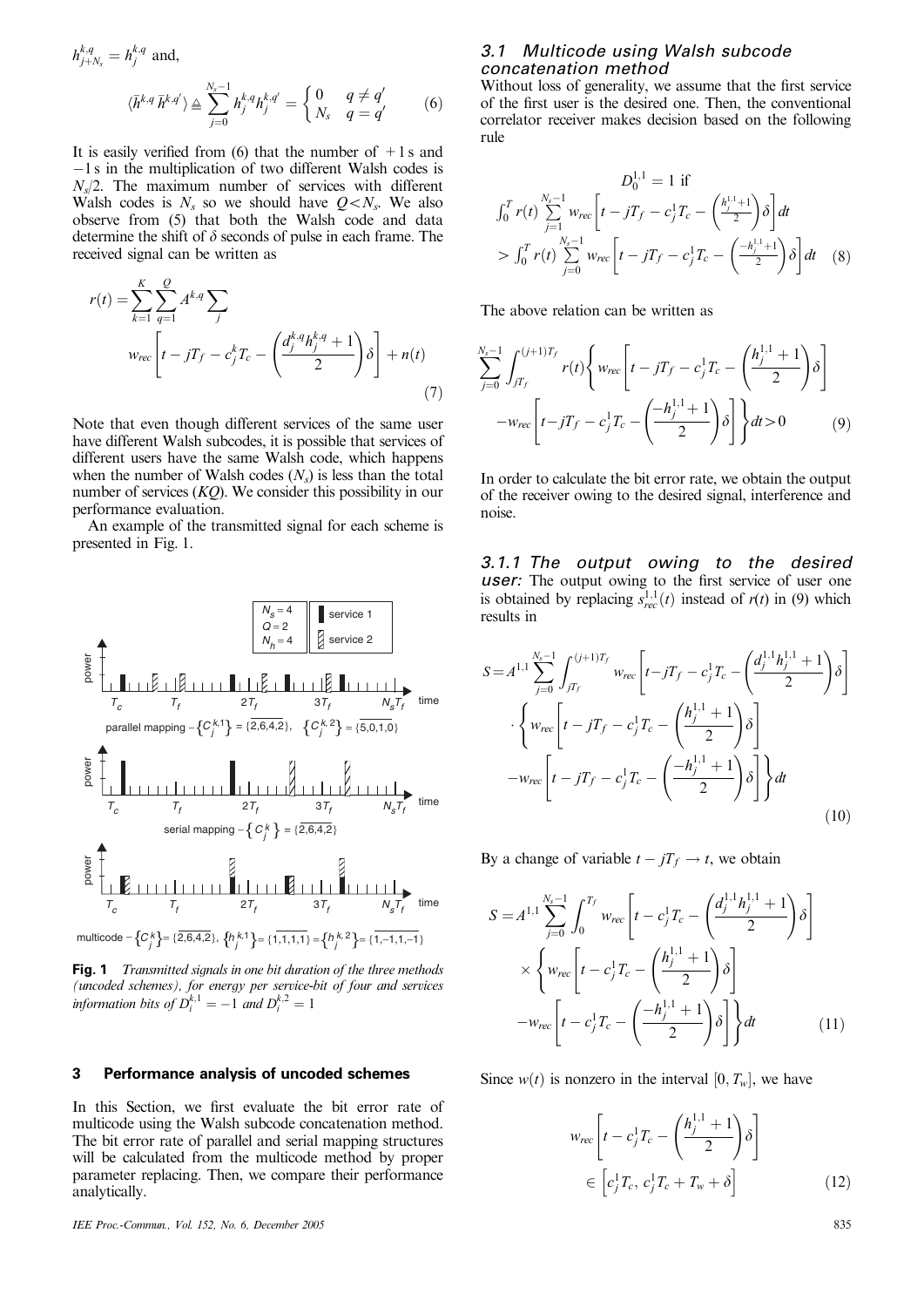Again we use a change of variable  $t - c_j^1 T_c \rightarrow t$ , then (11) will be reduced to

$$
S = A^{1,1} \sum_{j=0}^{N_s - 1} \int_0^{T_W + \delta} w_{rec} \left[ t - \left( \frac{d_j^{1,1} h_j^{1,1} + 1}{2} \right) \delta \right]
$$
  
 
$$
\times \left\{ w_{rec} \left[ t - \left( \frac{h_j^{1,1} + 1}{2} \right) \delta \right]
$$
  
- 
$$
w_{rec} \left[ t - \left( \frac{-h_j^{1,1} + 1}{2} \right) \delta \right] \right\} dt
$$
 (13)

Now, we obtain the output owing to the transmitted bit equal to  $d_j^{1,1} = 1$ . We compute the above integral considering different values of  $h_j^{1,1}$ .

a) 
$$
h_j^{1,1} = 1
$$
, then the result of integral is

$$
\int_0^{T_W+\delta} w_{rec}(t-\delta)[w_{rec}(t-\delta) - w_{rec}(t)]dt
$$
  
= 
$$
\int_0^{T_W+\delta} w_{rec}(t)[w_{rec}(t) - w_{rec}(t-\delta)dt] \triangleq m_p
$$
 (14)

b)  $h_j^{1,1} = -1$ . It is easily verified that the result of integral is again equal to  $m_p$ , so the output is

$$
S/(d_j^{1,1} = 1) = A^{1,1} N_s m_p \tag{15}
$$

Similarly, we obtain the output for the transmitted data being equal to  $-1$  as

$$
S/(d_j^{1,1} = -1) = -A^{1,1} N_s m_p \tag{16}
$$

*3.1.2 The effect of self interference (SI):* Here, we obtain the output of the receiver owing to the other services of the first user. Replacing  $s_{rec}^{1,q}(t)$  instead of  $r(t)$  in (9) gives

$$
SI^{q} = A^{1,q} \sum_{j=0}^{N_{s}-1} \int_{0}^{T_{w}+\delta} w_{rec} \left[ t - \left( \frac{d_{j}^{1,q} h_{j}^{1,q} + 1}{2} \right) \delta \right]
$$

$$
\times \left\{ w_{rec} \left[ t - \left( \frac{h_{j}^{1,1} + 1}{2} \right) \delta \right] - w_{rec} \left[ t - \left( \frac{-h_{j}^{1,1} + 1}{2} \right) \delta \right] \right\} dt \tag{17}
$$

For the transmitted data equal to  $+1$  we have

$$
SI^{q}/(d_j^{1,q} = 1) = A^{1,q} \sum_{j=0}^{N_s-1} \int_0^{T_w+\delta} w_{rec} \left[ t - \left( \frac{h_j^{1,q} + 1}{2} \right) \delta \right]
$$

$$
\times \left\{ w_{rec} \left[ t - \left( \frac{h_j^{1,1} + 1}{2} \right) \delta \right] - w_{rec} \left[ t - \left( \frac{-h_j^{1,1} + 1}{2} \right) \delta \right] \right\} dt \qquad (18)
$$

Since  $\sum_{j=0}^{N_s-1} h_j^{k,q} h_j^{k,q'} = 0$  for  $q \neq q'$ , we conclude that the number of values q for which  $h_j^{1,1}$  and  $h_j^{1,q}$  have the same sign equals the number for which they have a different sign. For  $h_j^{1,1}$  and  $h_j^{1,q}$  with the same sign, we can obtain that the above integral is  $m_p$  and for different signs, the integral is  $-m_p$ . So, the self interference (SI) is

$$
SIq/(d_j^{1,q} = 1) = \frac{N_s}{2} A^{1,q} [m_p - m_p]
$$
  
= 0 (19)

Similarly we can obtain

$$
SIq/(d_j^{1,q} = -1) = 0
$$
 (20)

Therefore, even though the self interference in each frame is not zero and equals either  $A^{1,q}m_p$  or  $-A^{1,q}m_p$ , the total interference in one bit duration  $(N_s$  frames) is zero because of the orthogonal property of Walsh codes.

*3.1.3 Interference from the other users (MAI):* The output of the receiver owing to the qth service of the kth user (multiple access interference) is

$$
I^{k,q} = \sum_{j=0}^{N_s - 1} I_j^{k,q} \tag{21}
$$

where

$$
I_{j}^{k,q} \equiv A^{k,q} \int_{0}^{T_{j}} w_{rec} \left[ t_{f} - c_{j}^{k} T_{c} - \left( \frac{d_{j}^{k,q} h_{j}^{k,q} + 1}{2} \right) \delta \right]
$$

$$
\times \left\{ w_{rec} \left[ t - c_{j}^{1} T_{c} - \left( \frac{h_{j}^{1,1} + 1}{2} \right) \delta \right] - w_{rec} \left[ t - c_{j}^{1} T_{c} - \left( \frac{-h_{j}^{1,1} + 1}{2} \right) \delta \right] \right\} dt \qquad (22)
$$

If  $c_j^k \neq c_j^1$ , then the above integral is zero because the first user's pulse and that of the kth user do not overlap, so  $I_j^{k,q} = 0$ . The probability that the two PN codes have the same or different values in the frame  $j$  is

$$
p(c_j^k = c_j^1) = \beta = \frac{1}{N_h}; \quad p(c_j^k \neq c_j^1) = \alpha = 1 - \frac{1}{N_h}
$$
 (23)

Now, we evaluate (22) when the components of the PN codes of the two users in frame *j* are equal, i.e.  $c_j^k = c_j^1$ , as follows

$$
I_j^{k,q} \equiv A^{k,q} \int_0^{T_w+\delta} w_{rec} \left[ t - \left( \frac{d_j^{k,q} h_j^{k,q} + 1}{2} \right) \delta \right]
$$

$$
\times \left\{ w_{rec} \left[ t - \left( \frac{h_j^{1,1} + 1}{2} \right) \delta \right] - w_{rec} \left[ t - \left( \frac{-h_j^{1,1} + 1}{2} \right) \delta \right] \right\} dt \quad \text{if } c_j^k = c_j^1 \quad (24)
$$

As mentioned before, there exists the possibility that one service of some other users has the same Walsh code as the service 1 of user 1 (desired service) which happens when  $N_s < KQ$ . Note that in that case, the other services of the user will have definitely different Walsh codes with the desired service. Therefore, to compute (24), we consider the two cases separately.

a) Assume service q of interfering user  $k$  has the same Walsh code as the desired service, i.e.  $h_j^{k,q} = h_j^{1,1}$   $\forall j$ . It can easily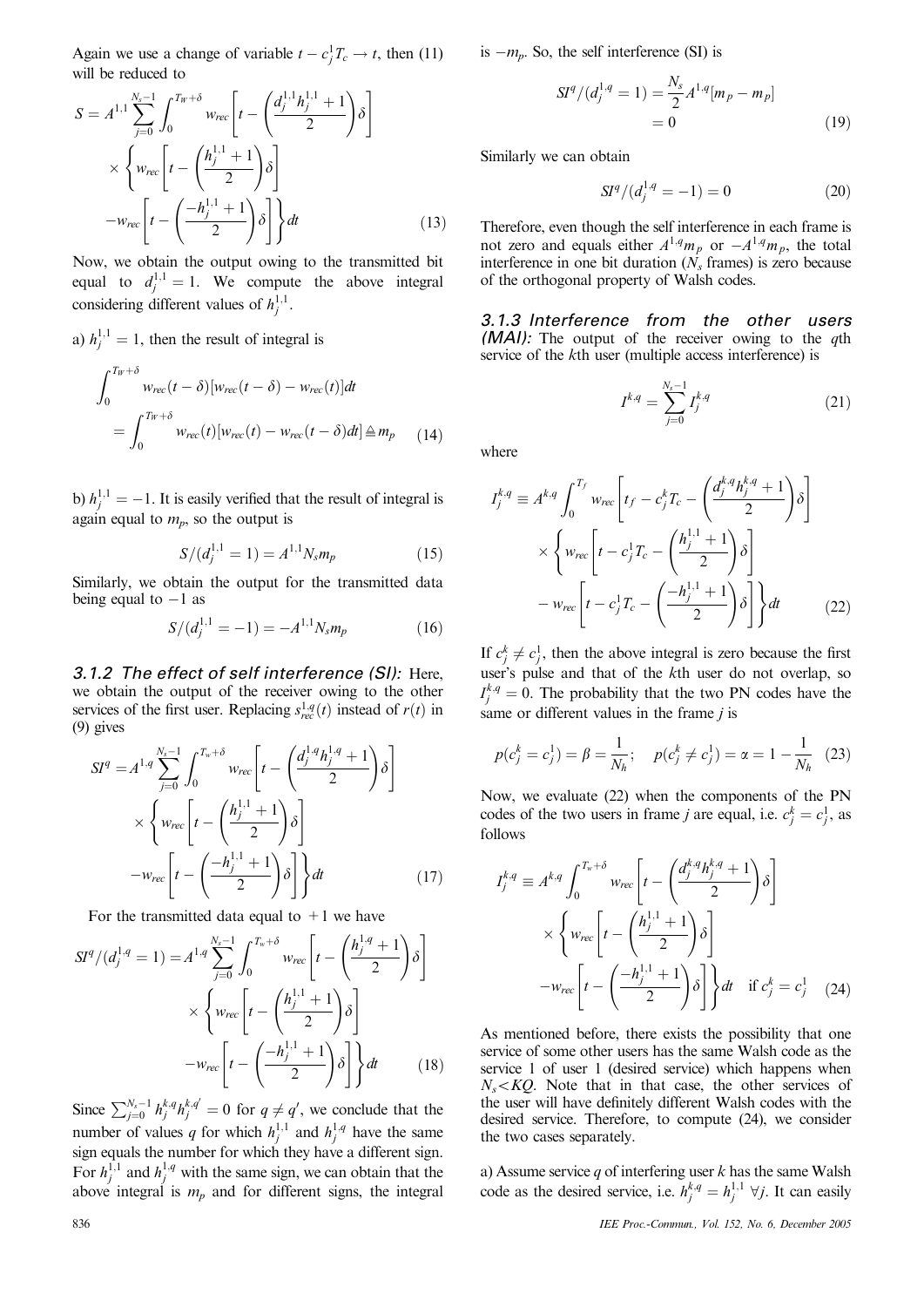be verified from (13)–(16) that

$$
I_j^{k,q}/(d_j^{k,q} = 1) = A^{k,q}m_p; \quad I_j^{k,q}/(d_j^{k,q} = -1) = -A^{k,q}m_p
$$
  
if  $c_j^k = c_j^1$  (25)

Therefore, from  $(23)$ – $(25)$ , the probability density functions of the interference owing to this service in one frame are easily obtained as

$$
P_{I_j^{k,q}/(d_j^{k,q}=1)}(x) = \alpha \delta(x) + \beta \delta(x - A^{k,q} m_p);
$$
  
\n
$$
P_{I_j^{k,q}/(d_j^{k,q}=1)}(x) = \alpha \delta(x) + \beta \delta(x + A^{k,q} m_p)
$$
\n(26)

The characteristic function  $[21]$  is obtained by applying the z transform to the above equation

$$
\varphi_{I_j^{k,q}/(d_j^{k,q}=1)}(z) = \alpha + \beta z^{-A^{k,q}m_p};
$$
  
\n
$$
\varphi_{I^{k,q}/(d_j^{k,q}=1)}(z) = \alpha + \beta z^{A^{k,q}m_p}
$$
\n(27)

 $\overline{A}$ *A* 

Since  $c_j^k$  are assumed to be pseudorandom, the receiver outputs in different frames are independent. So, the conditional characteristic functions of the total interference caused by the interfering service in one bit duration  $(N<sub>s</sub>$  frames) given the data are

$$
\varphi_{I^{k,q}/(d_j^{k,q}=1)}(z) = \left(\alpha + \beta z^{-A^{k,q}m_p}\right)^{N_s};
$$
  
\n
$$
\varphi_{I^{k,q}/(d_j^{k,q}=1)}(z) = \left(\alpha + \beta z^{A^{k,q}m_p}\right)^{N_s}
$$
\n(28)

Therefore, the unconditional characteristic function is obtained as

$$
\varphi_{I^{k,q}}(z) = p(d_j^{k,q} = 1)\varphi_{I_j^{k,q}/(d_j^{k,q} = 1)}(z) + p(d_j^{k,q} = -1)\varphi_{I_j^{k,q}/(d_j^{k,q} = -1)} = \frac{1}{2} \left( \alpha + \beta z^{-A^{k,q}m_p} \right)^{N_s} + \frac{1}{2} \left( \alpha + \beta z^{A^{k,q}m_p} \right)^{N_s} \tag{29}
$$

b) If we assume that  $U$  services (each belonging to the different users) have the same Walsh code as the desired service, then the  $(K - 1)Q - U$  services will have different Walsh codes with the desired service. In this case, the output owing to each of these services in one frame is the same as that of the self interference (computed in Section 3.1.2), so we have

$$
I_j^{k,q}/(d_j^{k,q} = 1) = I_j^{k,q}/(d_j^{k,q} = -1)
$$
  
= 
$$
\begin{cases} 0 & c_j^k \neq c_j^1 \\ \pm A^{k,q}m_p & c_j^k = c_j^1 \end{cases}
$$
 (30)

where  $\pm 1$  depends on the sign of the product  $h_j^{1,1} \cdot h_j^{k,q}$ . So the probability density function in each frame is

$$
P_{I_j^{k,q}}(x) = \alpha \delta(x) + \beta \delta(x + A^{k,q} m_p) \quad \text{or}
$$
  

$$
P_{I_j^{k,q}}(x) = \alpha \delta(x) + \beta \delta(x - A^{k,q} m_p)
$$
 (31)

Considering the paragraph right after (18), the characteristic function of the total interference owing to all  $N<sub>s</sub>$  frames is obtained as

$$
\varphi_{I^{k,q}}(z) = \left(\alpha + \beta z^{-A^{k,q}m_p}\right)^{N_s/2} \left(\alpha + \beta z^{A^{k,q}m_p}\right)^{N_s/2} \tag{32}
$$

Let  $E$  be the set of services with the same Walsh code as the desired service with the cardinality of  $U$  and  $E'$  be the complement of this set with the cardinality of

IEE Proc.-Commun., Vol. 152, No. 6, December 2005 837

 $(K-1)Q-U$ . Then, the total interference owing to all interfering services is

$$
MAI = \sum_{k=2}^{K} \sum_{q=1}^{Q} \sum_{j=0}^{N_s-1} I_j^{k,q}
$$
  
= 
$$
\sum_{e=1}^{(K-1)Q} MAI(e) = MAI_E + MAI_{E'}
$$
 (33)

where  $MAI<sub>E</sub>$  and  $MAI<sub>E'</sub>$  are the interferences caused by the services in sets  $E$  and  $E'$ , respectively. Now, we obtain the mean and variance of MAI. From the above equation, we have

$$
E(MAI) = \sum_{k=1}^{K} \sum_{q=2}^{Q} \sum_{j=0}^{N_s - 1} E(I_j^{k,q})
$$
 (34)

where  $E(.)$  represents expectation. From  $(26)$  and  $(30)$ , it is observed that  $I_j^{k,q}$  (the interference in each frame) can take three possible values, so we easily obtain:

$$
E(I_j^{k,q}) = 0 \times \alpha + \frac{\beta}{2} \times (A_j^{k,q} m_p - A_j^{k,q} m_p) \Rightarrow E(MAI) = 0
$$
  
= 0 (35)

As mentioned before, when one service of some users has the same Walsh code as the desired service, then the other services of those users have different Walsh codes. Therefore, there is not independence between the two groups of interference because of the services belonging to the different sets  $E$  and  $E'$ . However, the input data of different services, i.e.,  $d_j^{k,q}$ s, are independent from each other, and they are also independent from the PN and Walsh codes. So, from (33), we can conclude that the interferences are uncorrelated. Then, we have

$$
\sigma_{MAI|U}^{2} = \sigma_{MAI_{E}|U}^{2} + \sigma_{MAI_{E'}|U}^{2};
$$
\n
$$
\sigma_{MAI_{E}|U}^{2} = \sum_{e \in E} \sigma_{MAI}^{2}(e);
$$
\n
$$
\sigma_{MAI_{E'}|U}^{2} = \sum_{e' \in E'} \sigma_{MAI}^{2}(e')
$$
\n(36)

The above variances can be computed by taking the second derivatives of the corresponding characteristic functions ((29) and (32)) at  $z = 1$  [21] which result in

$$
\sigma_{MAI}^{2}(e) = (A^{k,q}(e))^{2} m_{p}^{2} N_{s} \beta(\alpha + N_{s} \beta);
$$
  
\n
$$
\sigma_{MAI}^{2}(e') = (A^{k,q}(e'))^{2} m_{p}^{2} N_{s} \beta \alpha
$$
\n(37)

where  $A^{k,q}(e)$   $(A^{k,q}(e'))$  is the amplitude of qth service of user k belonging to the set  $E(E')$ . The total variance of the interfering users conditioned on  $U$  noting (36) is

$$
\sigma_{MAI|U}^2 = m_p^2 N_s \beta (N_s \beta + \alpha) \sum_{e \in E} \left( A^{k,q}(e) \right)^2
$$

$$
+ m_p^2 N_s \beta \alpha \sum_{e' \in E'} \left( A^{k,q}(e') \right)^2 \tag{38}
$$

If we assume that the services have the same amplitude, i.e.  $A^{k,q} = A, k = 2, \ldots, K, q = 1, \ldots, Q$ , then

$$
\sigma_{MJI|U}^{2} = A^{2} m_{p}^{2} N_{s} \beta \{ U N_{s} \beta + (K - 1) Q \alpha \}
$$
 (39)

*3.1.4 The variance of output noise:* The output of the receiver owing to the input noise is

$$
n_0 = \sum_{j=0}^{N_s - 1} n_j \tag{40}
$$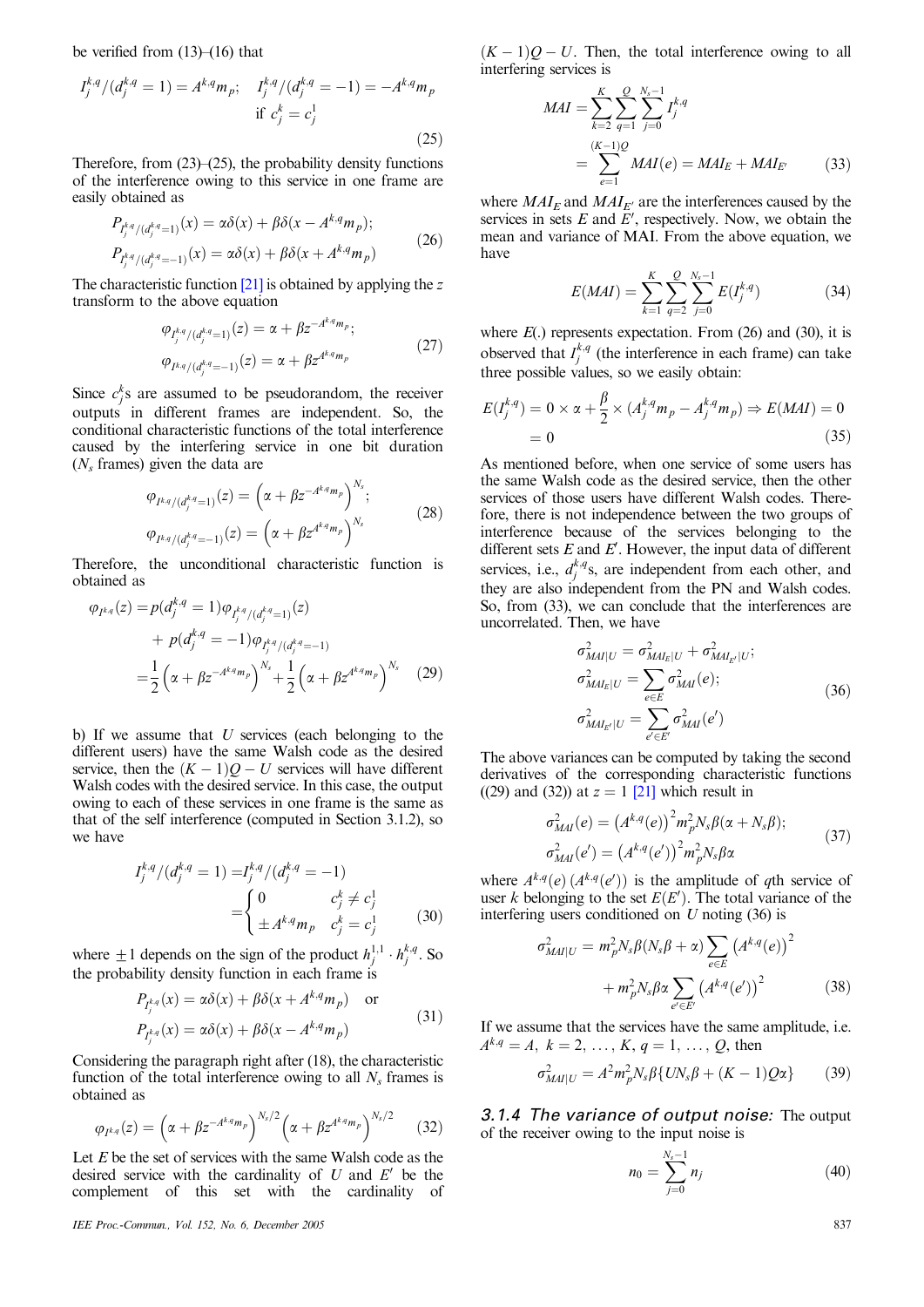where  $n_i$  is the noise component in frame j obtained by replacing  $n(t)$  instead of  $r(t)$  in (9). Now, we find the correlation between noise components at different frames. Considering  $E[n(t)n(t')] = N_0/2\delta(t-t')$ , and the duration of  $w_{rec}(t)$ , we can easily obtain

$$
E(n_j n_{j'}) = 0 \quad j \neq j'
$$
  
\n
$$
E(n_j^2) = \frac{N_0}{2} \int_{jT_j}^{(j+1)T_j} \left\{ w_{rec} \left[ t - jT_f - c_j^1 T_c - \left( \frac{h_j^{1,1} + 1}{2} \right) \delta \right] - w_{rec} \left[ t - jT_f - c_j^1 T_c - \left( \frac{-h_j^{1,1} + 1}{2} \right) \delta \right] \right\}^2 dt
$$
\n(41)

The above integral for  $h_j^{1,1} = \pm 1$  considering (14) can be computed as

$$
E(n_j^2) = \frac{N_0}{2} \int_0^{T_W + \delta} \{ w_{rec}[t] - w_{rec}[t - \delta] \}^2 dt
$$
  
=  $N_0 m_p$  (42)

Therefore, we obtain

$$
E(n_0^2) = \sum_{j=0}^{N_s - 1} E(n_j^2) = m_p N_s N_0
$$
 (43)

*3.1.5 Error probability:* The output of the receiver can be written as  $Y = \pm A^{1,1} m_p N_s + MAI + n_0$  (the sign  $\pm$ depends on the sign of desired service data). We assume Gaussian distribution for the interference based on central limit theorem (CLT) which is accurate for the moderate or high number of users. Also it was shown in [3] that for large number of frames  $(N_s > 32)$  or users, the exact probability density function approaches to the Gaussian distribution. As the channel is symmetric, the unconditional bit error probability is equal to the conditional bit error probability conditioned on the transmitted data being equal to 1. So the error probability conditioned on  $U$  (the cardinality of set  $E$ defined before) is easily calculated as

$$
P_{e|U} = P_{e|U,D_i^{1,1}=1} = p(MAI + n_0 < -A^{1,1}m_pN_s)
$$
  
=  $Q \left\{ \sqrt{\frac{(A^{1,1})^2 m_p N_s}{A^2 \beta m_p \{UN_s \beta + (K-1)Q\alpha\} + N_0}} \right\}$  (44)

where  $Q(x) = 1/\sqrt{2\pi} \int_x^{\infty} e^{-u^2/2} du$  [22]. The unconditional bit error probability can be obtained as

$$
P_e = E_U(P_{e|U})\tag{45}
$$

Now, we compute the probability of  $U$  (the number of different users having the same Walsh code as the service 1 of user 1). We assume that the Walsh codes are assigned to the services in a cyclic fashion [23]. In other words, noting that there are totally  $N_s$  distinct Walsh codes used in the system, if  $m = kQ + q$  is a counting index of the services of the system, then the services with indices  $m_0$ and  $m_0+N_s$  have the same Walsh codes, and any  $N_s$ services with sequential indices have distinct Walsh codes. By defining  $r = \text{mod}\{KQ, N_s\}$ , in which  $\text{mod}\{a, b\}$ denotes the reminder of division  $a$  to  $b$ , we consider three cases:

\n- a) 
$$
N_s \geq KQ
$$
 implies that  $U = 0$  and  $P_e = P_{e|U=0}$ .
\n- b)  $N_s > KQ$  and  $r = 0$  implies that  $U = [KQ/N_s] - 1$  and  $P_e = P_{e|U = KQ/N_s| - 1}$ .
\n

c)  $N_s < KQ$  and  $r \neq 0$ , in this case we have

$$
U = \begin{cases} U_1 = \left[\frac{KQ}{N_s}\right] - 1 & p(U_1) = 1 - \frac{r}{N_s} \\ U_2 = \left[\frac{KQ}{N_s}\right] & p(U_2) = \frac{r}{N_s} \end{cases}
$$

So, we have

$$
P_e = \left(1 - \frac{r}{N_s}\right) P_{e|U_1} + \frac{r}{N_s} p_{e|U_2}
$$
 (46)

# *3.2 Parallel mapping structure*

In this model, we use distinct PN codes for different services. It is easily verified that the output of the system owing to the desired service and the variance of output noise are as (15), (16), and (43), respectively. Since the services of each user are treated as virtual users, therefore we have  $KQ - 1$  interfering users. This method can be considered as the special case of the multicode method in which, there is only one service for each user (i.e., no self interference) and all users have the same Walsh code with the desired service, i.e.,  $U = KO - 1$ . So considering (29) and assuming the independence of users we have

$$
\varphi_I(z) = \left\{ \frac{1}{2} \left( \alpha + \beta z^{-Am_p} \right)^{N_s} + \frac{1}{2} \left( \alpha + \beta z^{Am_p} \right)^{N_s} \right\}^{KQ-1}
$$
(47)

and

$$
\sigma_{MAI}^2 = (KQ - 1)A^2 m_p^2 N_s \beta (N_s \beta + \alpha) \tag{48}
$$

Also, note that MAI has zero mean. Therefore, the bit error probability is easily obtained as

$$
P_e = Q\left(\sqrt{\frac{(A^{1,1})^2 m_p N_s}{(KQ - 1)A^2 m_p \beta(N_s \beta + \alpha) + N_0}}\right) \tag{49}
$$

The above result quite agrees with that of obtained in [3] for the case of  $N_0 = 0$ .

# *3.3 Serial mapping method*

In this method, the duration of one bit is assigned to  $Q$ services, so if we consider the same rate for all services, then the number of frames for each service is  $N_s/Q$ . As mentioned before for the case that different services have different rates, the number of assigned frames to each service will be variable depending on the rate. In the following, we assume that different services have the same rate. The results can be derived easily for the generalised case. The output owing to the desired service noting (15) and  $(16)$  is

$$
S/(d_j^{1,1} = 1) = B^{1,1} m_p N_s / Q;
$$
  
\n
$$
S/(d_j^{1,1} = -1) = -B^{1,1} m_p N_s / Q
$$
\n(50)

where  $B^{1,1}$  is the amplitude in this structure. The output noise variance from (42) and (43) is obtained as

$$
E(n_0^2) = \sum_{j=0}^{N_s/Q-1} E(n_j^2)
$$
  
=  $m_p N_0 N_s/Q$  (51)

The services of each user transmit their data in distinct frames, so there is no self interference. Also only one service of each interfering user overlaps with the desired service. The variance of interference is obtained as (48) by replacing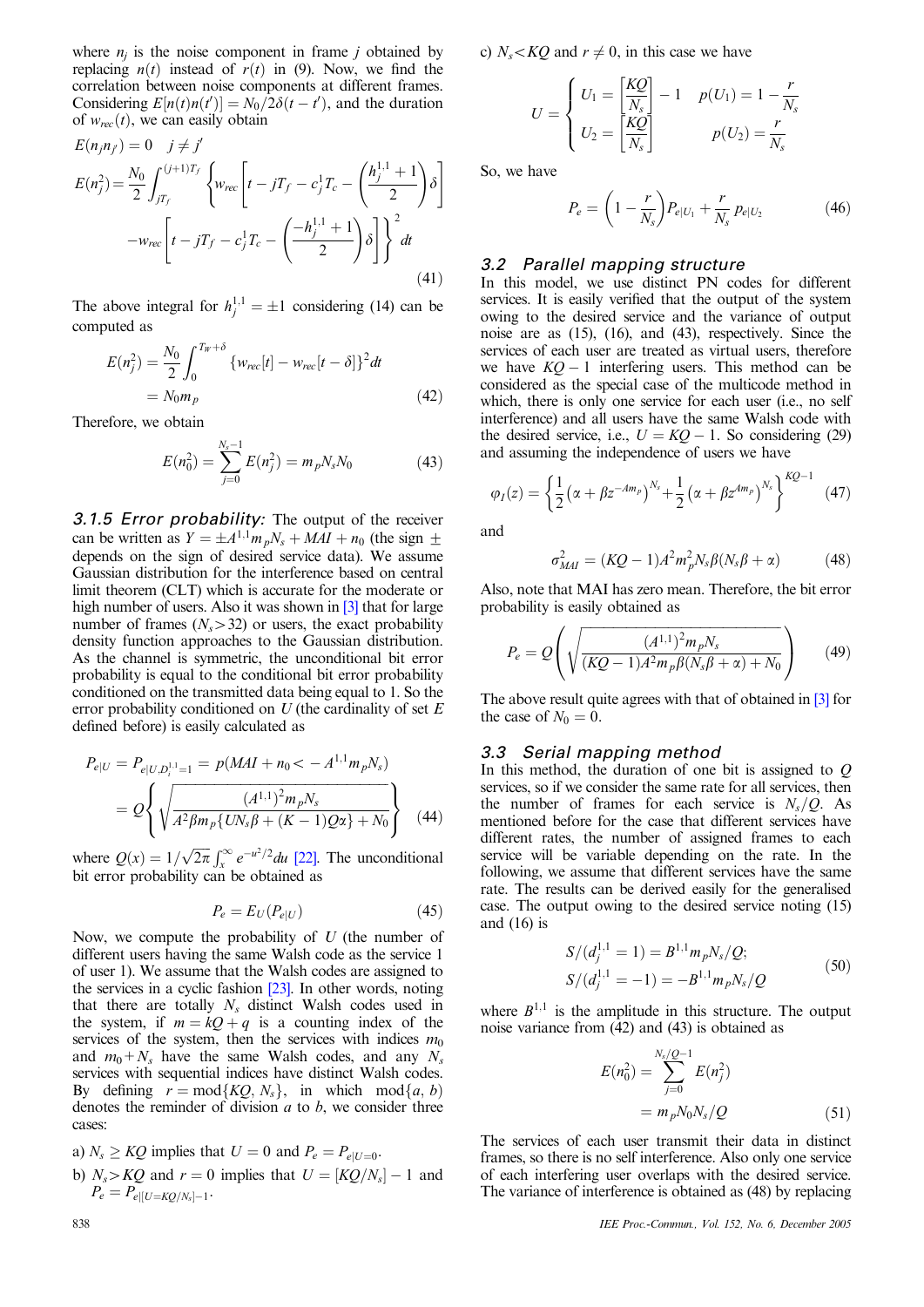$N_s$  *Q* and  $(K - 1)$  instead of  $N_s$  and  $(KQ - 1)$ , respectively.

$$
\sigma_{MAI}^2 = (K-1)B^2 m_p^2 \frac{N_s}{Q} \beta \left(\frac{N_s}{Q} \beta + \alpha\right) \tag{52}
$$

Therefore the error probability is obtained as

$$
P_e = Q\left(\sqrt{\frac{(B^{1,1})^2 m_p N_s}{(K-1)B^2 m_p \beta(N_s \beta + \alpha Q) + N_0 Q}}\right) \quad (53)
$$

# *3.4 Performance comparison*

In this part, we compare the performance of the three structures analytically. For a fair comparison, it is necessary that the three systems have the same SNR which is defined as the energy of the desired signal to the variance of noise in one bit duration. So we have

$$
SNR_{parallel} = SNR_{multicode} = \frac{(A^{1,1})^2 m_p N_s}{N_0};
$$
  
\n
$$
SNR_{serial} = \frac{(B^{1,1})^2 m_p N_s}{N_0 Q}
$$
 (54)

By setting the above two relations equal to each other, we obtain

$$
(B^{1,1})^2 = Q(A^{1,1})^2 \tag{55}
$$

In fact, since the number of frames assigned to each service in the serial mapping method is  $1/Q$  times that of the other two methods, in order to have the same transmitted powers for all the three methods, the power of each transmitted pulse in the serial mapping method has to be *Q* times that of the other methods. We assume a perfect power controlled system, i.e.,  $A^{1,1} = A$ ,  $B^{1,1} = B$ , then by dividing the nominator and denominators of (44), (49) and (53) to  $A^2$ or  $B^2$ , it suffices to compare the denominators of the three equations.

a) By comparing the denominators of (49) and (53) (after being divided by  $A^2$  and  $B^2$ ), we obtain

$$
m_p \beta (KQ - 1)(N_s \beta + \alpha) + N_0/A^2
$$
  
> 
$$
m_p \beta (K - 1)(N_s \beta + \alpha Q) + N_0 Q/B^2
$$
  

$$
\Rightarrow (Q - 1)(K\beta N_s + \alpha) > 0
$$
 (56)

The above inequality always holds true, so we can conclude that the serial mapping method has always better performance than the parallel mapping structure.

b) We compare the serial mapping and multicode methods. Considering  $N_s > KQ$  and  $U = 0$  in (45), we have

$$
P_{e|U=0} = Q \left\{ \sqrt{\frac{m_p N_s}{m_p \beta (K-1) Q \alpha + N_0 / A^2}} \right\}
$$
(57)

Comparing the denominators of the above equation and (53) gives

$$
m_p \beta (N_s \beta + \alpha Q)(K - 1) + N_0 Q/B^2
$$
  
\n
$$
> m_p \beta (K - 1)Q\alpha + N_0/A^2
$$
  
\n
$$
\Rightarrow N_s(K - 1) > 0
$$
 (58)

IEE Proc.-Commun., Vol. 152, No. 6, December 2005 839

The above inequality always holds true. Also for the case of  $N_s < KQ$  and  $U = [KQ/N_s] - 1$ , we obtain

$$
P_{e|U=\frac{KQ}{N_s}-1}
$$
  
=  $Q \left\{ \sqrt{\frac{m_p N_s}{m_p \beta \{ (KQ - N_s)\beta + (K - 1)Q\alpha\} + N_0/A^2}} \right\}$  (59)

If we compare the denominators of (53) and (59) we obtain

$$
m_p \beta \{ (N_s \beta + \alpha Q)(K - 1) \} + N_0 Q / B^2
$$
  
> 
$$
m_p \beta \{ (KQ - N_s) \beta + (K - 1)Q\alpha \} + N_0 / A^2
$$
  

$$
\Rightarrow N_s > Q
$$
 (60)

The above condition  $(N_s > Q)$  always exists in both the serial mapping and multicode methods. Therefore, the multicode using Walsh subcode method gives always better performance than the serial mapping structure. For the case of  $N_s < KQ$  and  $r \neq 0$ , we will obtain the same result using numerical calculations presented in Section 5.

c) It is easily verified from the above two parts that the multicode using the Walsh subcode method also outperforms the parallel mapping structure.

# **4 Performance evaluation of coded schemes**

In this Section, we first present a brief description of a super-orthogonal coded system, then we evaluate the performance of the three coded multirate structures.

#### *4.1 Coded system*

From (2), we can consider an uncoded TH-UWB system as a coded system, in which a simple repetition block code with rate  $1//N<sub>s</sub>$  is used. To improve the system performance, in [3] applying a near optimal low-rate convolutional code called super-orthogonal code instead of the above simple repetition code is proposed. A superorthogonal code  $[13]$  with constraint length M, has rate  $1/2^{M-2}$ . Since the rate  $1/N_s$  is required, the constraint length of the code must be equal to  $\overline{M} = 2 + \log_2 N_s$ . Now, for a coded scheme,  $d_j^k$  in (2) is the *j*th coded symbol corresponding to the current input bit of the code. That is, the location of each pulse in each frame is determined by the user dedicated PN sequence along with the code symbol corresponding to that frame. Note that the coding scheme described does not require any bandwidth expansion compared to the uncoded TH–UWB scheme.

For a convolutional code only the upper and lower bounds on the bit error rate (BER) using a maximum likelihood (ML) decoder (through a Viterbi algorithm) are available. For this purpose, the path generating function of code is required. This function for a super-orthogonal code is given as [13]

$$
T_{SO}(\gamma,\mu) = \frac{\mu W^{M+2} (1 - W)}{1 - W[1 + \mu(1 + W^{M-3} - 2W^{M-2})]} \tag{61}
$$

where  $W = \gamma^{2^{M-3}}$ . Expanding the above expression, we get a polynomial in terms of  $\gamma$  and  $\mu$ . The free distance of the code is obtained from the first term of the expansion as

$$
d_f = 2^{M-3}(M+2) = N_s(\log_2 N_s + 4)/2 \tag{62}
$$

If we consider the uncoded system as a coded scheme with a repetition code, its free distance will be  $N<sub>s</sub>$ . Comparing the free distance of the two schemes, it is clear that the super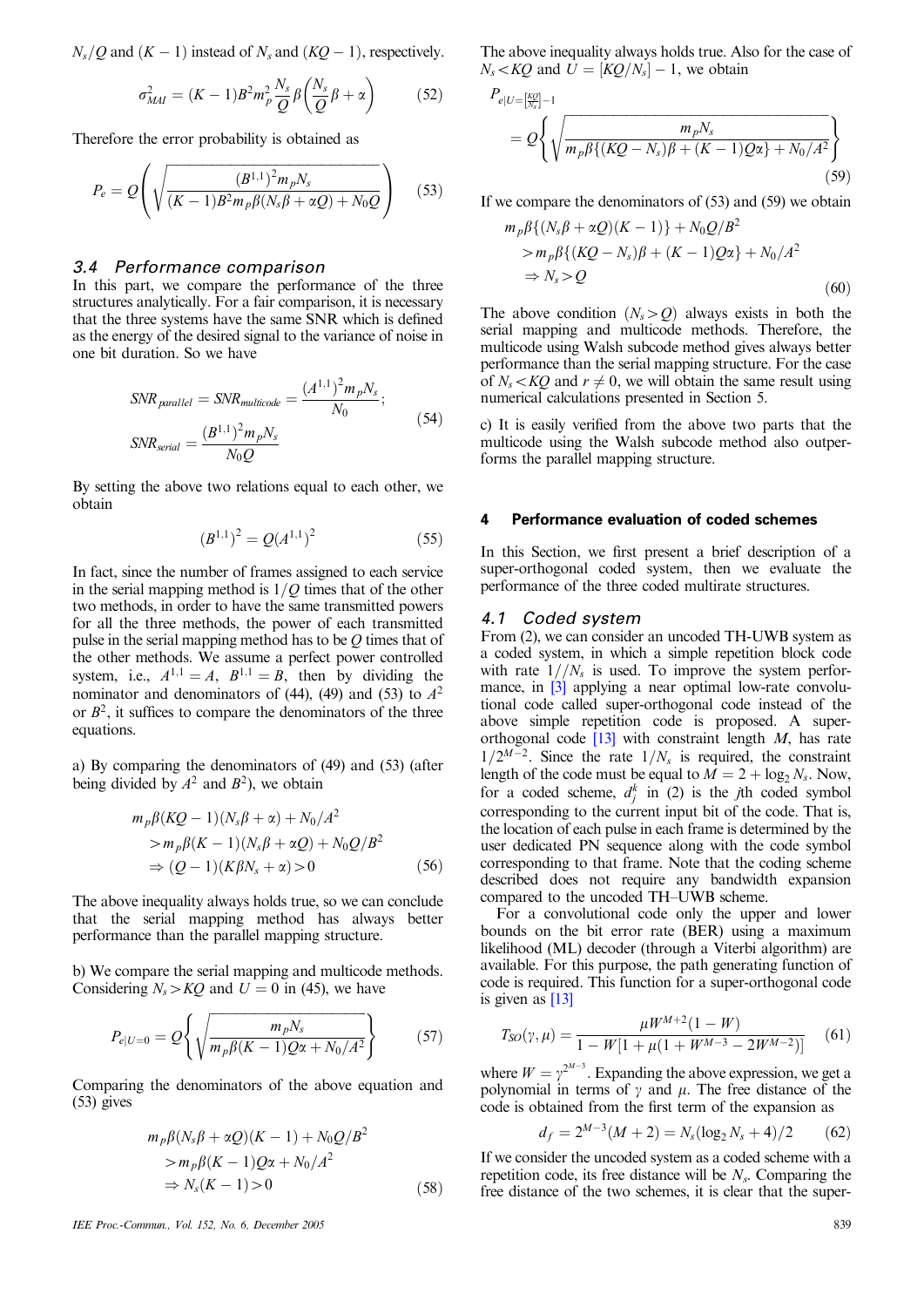orthogonal coded scheme outperforms the repetition coded scheme (uncoded scheme) significantly.

An upper bound on the BER for a memoryless channel is obtained using union bound as follows [13]

$$
P_b < \frac{dT_{SO}(\gamma, \mu)}{d\mu}\bigg|_{\mu=1} = \frac{W^{M+2}}{(1 - 2W)^2} \left(\frac{1 - W}{1 - W^{M-2}}\right)^2 \tag{63}
$$

where  $W = Z^{2^{M-3}}$ . The parameter Z is calculated from the Bhattacharyya bound  $\overline{13}$  as

$$
Z = \int_{-\infty}^{+\infty} \sqrt{p_{-1}(y)p_1(y)} dy
$$
 (64)

where  $p_1(y)$  and  $p_{-1}(y)$  are the probability density functions of the output of the correlator in each frame conditioned on the input symbol being 1 and  $-1$ , respectively.

A lower bound on the probability of bit error rate is obtained by considering only the first term of path generating function. The result is

$$
P_b > P(d_f) \tag{65}
$$

where  $P(d_f)$ , the probability of an error event with Hamming weight  $d_f$ , is equal to the probability that the summation of  $d_f$  pulse correlator outputs (correlator output in a frame) is less than 0, when the corresponding input symbols (coded bits) are 1.

For a binary input AWGN channel, assuming that  $\eta$  and  $\sigma^2$  are the mean and variance of the correlator output in each frame, we have [3, 13]

$$
Z = \exp\left(-\frac{\eta^2}{2\sigma^2}\right) \tag{66}
$$

Using the inequality  $Q(\sqrt{x+y}) < Q(\sqrt{x})e^{-y/2}$  [13], we obtain an improved higher bound as

$$
P_b < \exp\left(\frac{\eta^2}{2\sigma^2}d_f\right)Q\left(\left(\frac{\eta^2}{\sigma^2}d_f\right)^{1/2}\right)\frac{dT_{SO}(\gamma,\mu)}{d\mu}\Bigg|_{\mu=1}
$$
\n
$$
=Q\left(\left(\frac{\eta^2}{\sigma^2}d_f\right)^{1/2}\right)\left(\frac{1-W}{(1-2W)(1-W^{M-2})}\right)^2\tag{67}
$$

and the lower bound on BER will be as follows

$$
P_b > Q\left(\left(\frac{\eta^2}{\sigma^2}d_f\right)^{1/2}\right) \tag{68}
$$

Now, in order to compute the parameters  $\eta$  and  $\sigma^2$  for each multirate scheme, in the following, we obtain the correlator output in one frame (code symbol duration) owing to the desired signal, self interference, multiple access interference, and noise for each scheme.

# *4.2 Multicode using Walsh subcode concatenation method*

In this method, in which we use two kinds of PN and Walsh codes, since the number of pulses transmitted during each service bit interval is fixed and independent of the number of services,  $d_f$  is as (62). The correlator output in frame j owing to the first service of first user (desired service) considering the discussions of Section 3.1.1 is easily obtained as (see  $(14)$ – $(16)$ )

$$
S_j/(d_j^{1,1} = 1) = A^{1,1} m_p;
$$
  
\n
$$
S_j/(d_j^{1,1} = -1) = -A^{1,1} m_p
$$
 (69)

The self interference in frame  $j$  considering (17)–(19) is  $SI_j^q = \pm A^{1,q} m_p$ , therefore the probability density and

characteristic functions are obtained as

*PSIq*

$$
S_{S_j^q}(x) = \frac{1}{2}\delta(x - A^{1,q}m_p) + \frac{1}{2}\delta(x + A^{1,q}m_p)
$$
  
\n
$$
\Rightarrow \varphi_{S_j^q}(z) = \frac{1}{2}z^{-A^{1,q}m_p} + \frac{1}{2}z^{A^{1,q}m_p} \tag{70}
$$

So the variance of self interference in frame  $j$  is computed as

$$
\sigma_{SI_j^q}^2 = \frac{d^2 \varphi_{SI_j^q}(z)}{dz^2} \Big|_{z=1} \quad \Rightarrow \quad \sigma_{SI_j}^2 = m_p^2 \sum_{q=2}^Q (A^{1,q})^2 \tag{71}
$$
\n
$$
= (A^{1,q})^2 m_p^2
$$

The output of the receiver owing to the  $q$ th service of the kth user has been obtained in (30), which can take in one of the three values of 0 or  $m_p$  or  $-m_p$ . So, the total interference from all services of user  $k$  is

$$
I_j^k = \begin{cases} 0 & c_j^k \neq c_j^1 \\ \sum_{q=1}^Q I_j^{k,q} & c_j^k = c_j^1 \end{cases}; \quad I_j^{k,q} = \pm A^{k,q} m_p \tag{72}
$$

Since the interferences caused by different services of the same user are independent, the probability density function of interference from user  $k$  is

$$
P_{I_j^k}(x) = \alpha \delta(x) + \beta \left\{ \frac{1}{2} \delta(x - A^{k,1} m_p) + \frac{1}{2} \delta(x + A^{k,1} m_p) \right\} + \cdots + \left\{ \frac{1}{2} \delta(x - A^{k,2} m_p) + \frac{1}{2} \delta(x + A^{k,2} m_p) \right\}
$$
(73)

where  $*$  denotes the convolution. The characteristic function is obtained as

$$
\varphi_{I_j^k}(z) = \alpha + \beta \left\{ \frac{1}{2} z^{A^{k,1}m_p} + \frac{1}{2} z^{-A^{k,1}m_p} \right\} \n\cdots \left\{ \frac{1}{2} z^{A^{k,2}m_p} + \frac{1}{2} z^{-A^{k,2}m_p} \right\} \n= \alpha + \beta \left\{ \frac{1}{2} z^{A^{k,1}m_p} + \frac{1}{2} z^{-A^{k,1}m_p} \right\}^{\mathcal{Q}} \tag{74}
$$

The variance of interference assuming the same amplitude for all services is calculated as

$$
\sigma_{I_j^k}^2 = A^2 m_p^2 \beta Q \tag{75}
$$

We also assume that users are independent, so the variance of the total MAI is computed as

$$
\sigma_{MAI_j}^2 = (K - 1)m_p^2 A^2 \beta Q \qquad (76)
$$

The variance of noise in the *j*th frame is obtained as (42). Therefore the total variance is

$$
\sigma^2 = \sigma_{MAI_j}^2 + \sigma_{SI_j}^2 + \text{var}(n_j)
$$
  
=  $(K - 1)Q\beta A^2 m_p^2 + (Q - 1)m_p^2 A^2 + m_p N_0$  (77)

# *4.3 Parallel mapping structure*

In this case, which we use distinct PN codes to differentiate users and their services alike, like the previous structure,  $d_f$  is as (62). The outputs owing to the desired signal and noise are the same as those derived for the previous structure presented in (69) and (42). For computing the variance of the total interference in each frame, note that the number of independent interfering services is  $KQ - 1$  (including the interferences from the other services of the desired user). The characteristic function of interference in one frame owing to each interfering service conditioned on input data is as (27) or (30). Therefore, the unconditional characteristic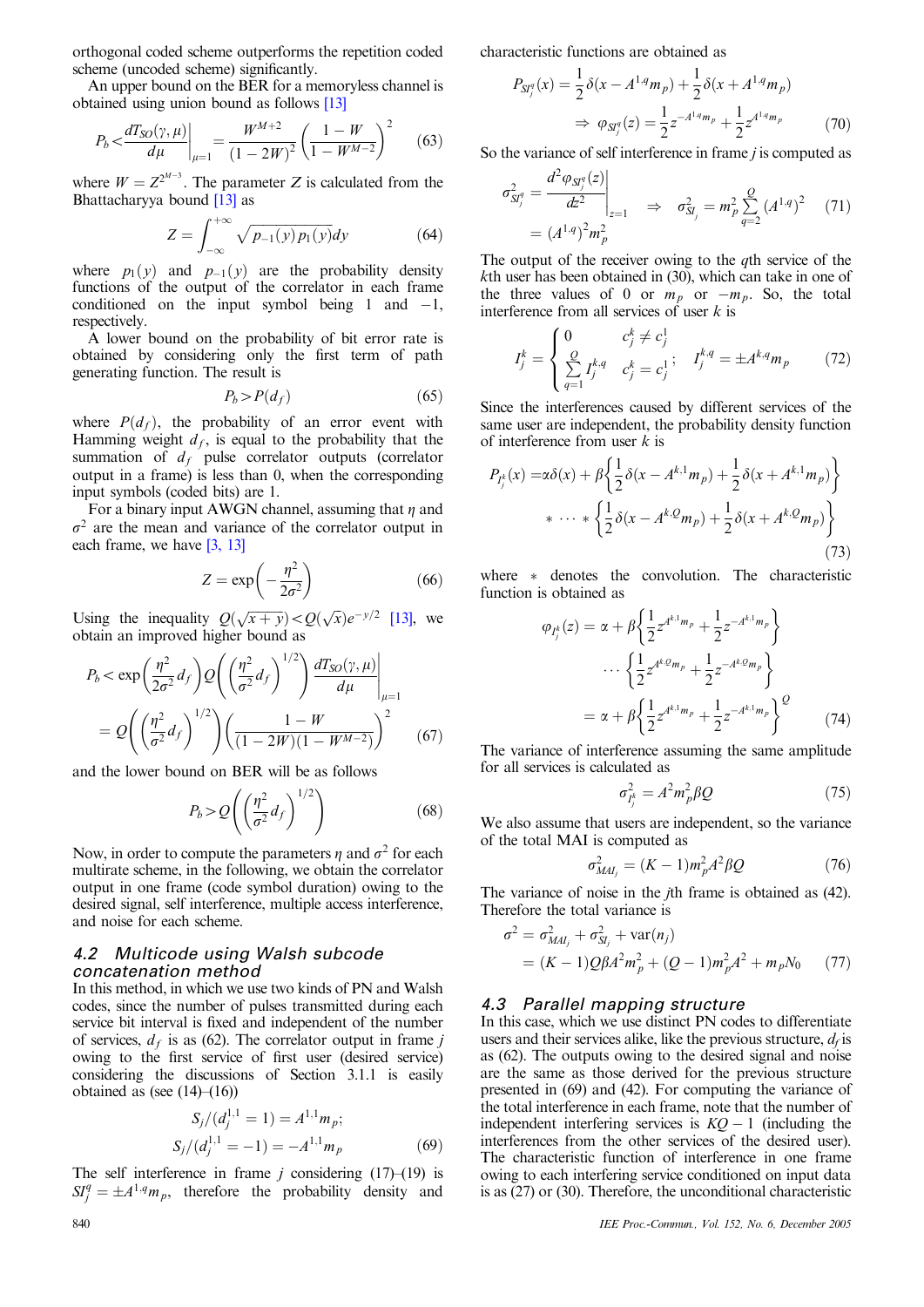function and the corresponding variance are easily computed as

$$
\varphi_{I_j^{k,q}}(z) = \alpha + \frac{\beta}{2} z^{-A^{k,q}m_p} + \frac{\beta}{2} z^{A^{k,q}m_p} \n\Rightarrow \sigma_{I_j^{k,q}}^2 = (A^{k,q})^2 m_p^2 \beta
$$
\n(78)

and if we assume the same amplitude for all interfering users, then the total variance is

$$
\sigma^2 = (KQ - 1)\beta m_p^2 A^2 + m_p N_0 \tag{79}
$$

#### *4.4 Serial mapping method*

In this case, since the number of pulses transmitted during each service interval is equal to  $N_s/Q$ , the code rate is  $Q/N_s$ , and therefore from (62) the free distance will be

$$
d_f = \frac{N_s}{Q} \left[ \log_2 \left( \frac{N_s}{Q} \right) + 4 \right] / 2 \tag{80}
$$

The output owing to the desired service signal is the same as the other two methods (69), and the variance of noise is as (42). There is no self interference, and the number of interfering users is  $K - 1$ . The variance of each interfering user is the same as (78). Hence the total variance is

$$
\sigma^2 = (K - 1)\beta m_p^2 B^2 + m_p N_0 \tag{81}
$$

# *4.5 Performance comparison*

The upper and lower bounds on the bit error rate (BER) for each method are obtained as in (67) and (68) by using  $\eta = A^{1,1} m_p$  or  $\eta = B^{1,1} m_p$  where  $(B^{1,1})^2 = Q(A^{1,1})^2$  and replacing (77), (79) or (81) instead of  $\sigma^2$ . Also, we use the corresponding value of  $d_f$  for different structures. Note that for serial mapping method  $W = Z^{N_s/2Q}$  and for the other two methods  $W = Z^{N_s/2}$  where  $Z = \exp(-(A^{1,1})^2 m_p^2 / 2\sigma^2)$ or  $Z = \exp(-(B^{1,1})^2 m_p^2 / 2\sigma^2)$ .

a) We compare parallel and serial mapping methods. Comparison of (79) and (81) shows that  $\sigma^2/\eta^2$  (normalised variance) of the serial mapping method is less than that of the parallel mapping structure. But,  $d_f$  (62) of the parallel mapping method is larger than that of the serial mapping method  $(80)$  by a factor more than  $Q$ , which is more than the ratio of the  $\sigma^2/\eta^2$  of the two methods. Therefore, we can conclude that the lower bound on the BER (68) of the serial mapping method is higher than that of the parallel mapping structure. We obtain the same result for the upper bound of BER (67) using numerical calculation. We will also find that the lower bound of serial mapping method is higher than the upper bound of parallel mapping method. Since the bit error rate lies between the lower and upper bounds, we conclude that the parallel mapping method always outperforms the serial mapping method.

b) It is seen from (77) and (79) that the variance of the parallel mapping method is less than the multicode method. This can also be justified as follows. In the case of multicode using the Walsh subcode method, there is self interference in each frame with probability 1 (see (70)), in contrast to the parallel mapping case in which the other services are treated as MAI so that the other services of the same user can interfere with probability of  $\beta$  as in MAI (see (78)). Since the two structures have the same  $d_f$  (62) and  $\eta$ , considering (68) we can conclude that the lower bound of the bit error rate in the multicode using the Walsh subcode method is higher than that of the parallel mapping method. The same result is obtained for the upper bounds of the two methods.

c) We observe from (77) and (81) that the multicode method has higher  $\sigma^2/\eta^2$  and  $d_f$  than the serial mapping method. However, the ratio of  $\sigma^2/\eta^2$  of these two methods may be less or larger than the ratio of their  $d_f$ s. So, the parameters of the system such as  $N_s$  and K indicate which of these two methods (serial mapping or multicode methods) has better performance. We will consider and compare these two methods using numerical examples.

# **5 Numerical results**

In this Section, we evaluate the performance of the three aforementioned multiservice-multirate methods using numerical results. The received pulse is modelled as  $w_{rec}(t + T_w/2) = [1 - 4\pi (t/\tau_m)^2] \exp[-2\pi (t/\tau_m)^2]$  [2] where  $\tau_m$  = 0.2877 ns,  $T_w$  = 0.7 ns,  $\delta$  = 0.156 ns, and  $T_f$  = 100 ns, so the parameter  $m_p$  will be equal to  $1.75 \times 10^{-10}$ . It is worth mentioning that in the performance analysis, we have computed the bit error rate for the general case of pulse shapes without considering any special pulse. The effect of pulse shape appears through the parameter  $m_p \triangleq \int_0^{T_w+\delta}$  $\theta$  $w_{rec}(t)[w_{rec}(t) - w_{rec}(t - \delta)dt]$  which affects only on the SNR. So, the computations and results throughout the paper are independent from the pulse shapes. Only in the numerical results have we considered the Gaussian pulse which is commonly used in the literature. The signal-tonoise ratio (SNR) is defined as  $SNR = (A^{1,1})^2 m_p N_s/N_0$ or  $SNR = (B^{1,1})^2 m_p N_s / N_0 Q$  (54). In order to have fair comparison, the three systems must have the same parameters  $(N_s, N_h, K, Q)$  and SNR, which implies  $(B^{1,1})^2 = Q(A^{1,1})^2$ . We also assume a perfect power controlled system, i.e.  $A^{1,1} = A, B^{1,1} = B$ .

We first consider the uncoded scheme. Figure 2 shows the bit error rate of the three multirate structures against the SNR. It is observed that the multicode using Walsh subcode method outperforms the other two methods, while the serial mapping structure works better than the parallel mapping method. The reason is that the self interference in the multicode method is zero in one bit duration (*Ns* frames) because of the orthogonlity of the Walsh codes (19), while in the parallel mapping method the effect of self interference appears with the probability  $\beta$ , the same as the multiple



Fig. 2 Performance of the three methods against SNR in the uncoded scheme  $K = 10, Q = 4, N_h = 32, N_s = 32$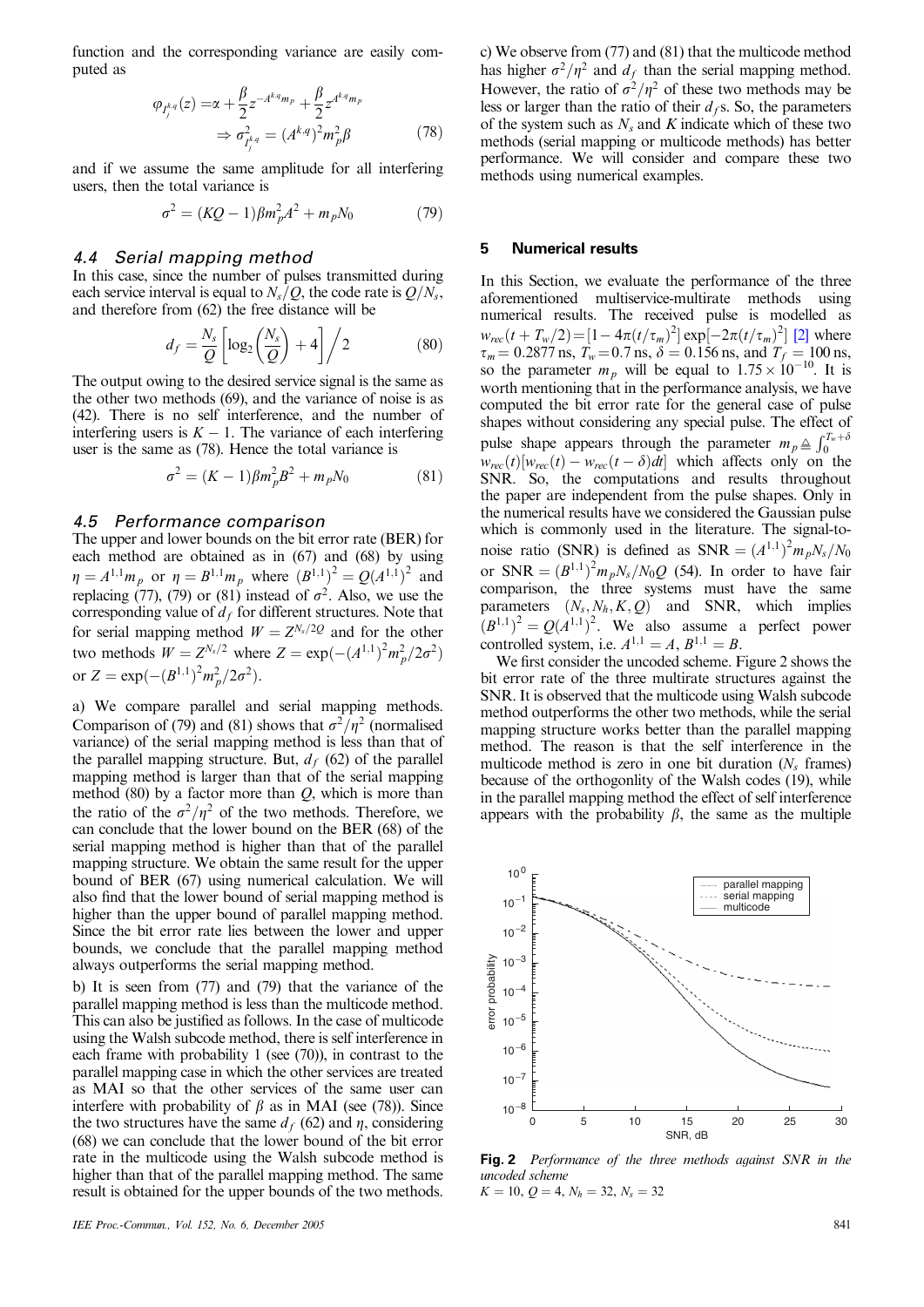access interference. Even though in the serial mapping method, there is also no self interference (as the services send their data in distinct frames), but the number of frames assigned to each service is  $Q$  times less than that of the multicode method, which makes its performance be worse than the multicode method. The results obtained quite agree with the discussions in Section 3.4.

Note that in the performance analysis, we have considered the average bit error rate ((45),  $P_e = E_U\{P_{e|U}\}\,$ , i.e. the bit error rate owing to all kinds of interfering services. When  $N_s < KQ$ , as in Fig. 2, some services of different users have the same Walsh codes as the desired service while the others have different Walsh codes. We considered the effect of both kinds of services when obtaining the variance of interference (33)–(39).

In Fig. 3, the effect of the number of users on the performance of the system in the uncoded scheme is demonstrated. Again, we observe that the multicode using Walsh subcode method gives the best performance compared to the other ones.

We have examined the performance of the system against the number of services. The results are illustrated in Fig. 4.

Again, the multicode method in the uncoded scheme has the best performance among the methods considered.

We have also evaluated the performance of coded schemes for the three methods. Figures 5 and 6 show the bit error rate of the uncoded schemes and the upper and lower bounds on the bit error rate of the coded schemes against the number of users. We observe that for all three methods, the coded schemes outperform the uncoded schemes significantly while there is no need for extra bandwidth in the coded scheme compared to the uncoded one.

It is observed from the Figs. 5 and 6 that the lower and upper bounds on BER of the parallel mapping method are less than those of the other two methods, respectively. However, the lower bound of serial mapping method is higher than the upper bound of parallel mapping method. Since the error rate lies between the lower and upper bounds, so we can conclude that the parallel mapping method outperforms the serial mapping method.

It is also seen that for low error rates (low number of users, i.e., higher signal-to-interference-plus-noise (SINR) ratios), the lower and upper bounds on BER of the three



**Fig. 3** Performance of the three methods against number of users in the uncoded scheme  $SNR = 18$  dB,  $Q = 4$ ,  $N_h = 64$ ,  $N_s = 64$ 



Fig. 4 Performance of the three methods against number of services in the uncoded scheme  $SNR = 18$  dB,  $K = 20$ ,  $N_h = 64$ ,  $N_s = 64$ 



**Fig. 5** Performance of the three methods against number of users in uncoded and coded schemes  $SNR = 18$  dB,  $Q = 4$ ,  $N_s = 64$ ,  $N_h = 16$ 



**Fig. 6** Performance of the three methods against number of users in uncoded and coded schemes  $SNR = 18$  dB,  $Q = 4$ ,  $N_s = 256$ ,  $N_h = 64$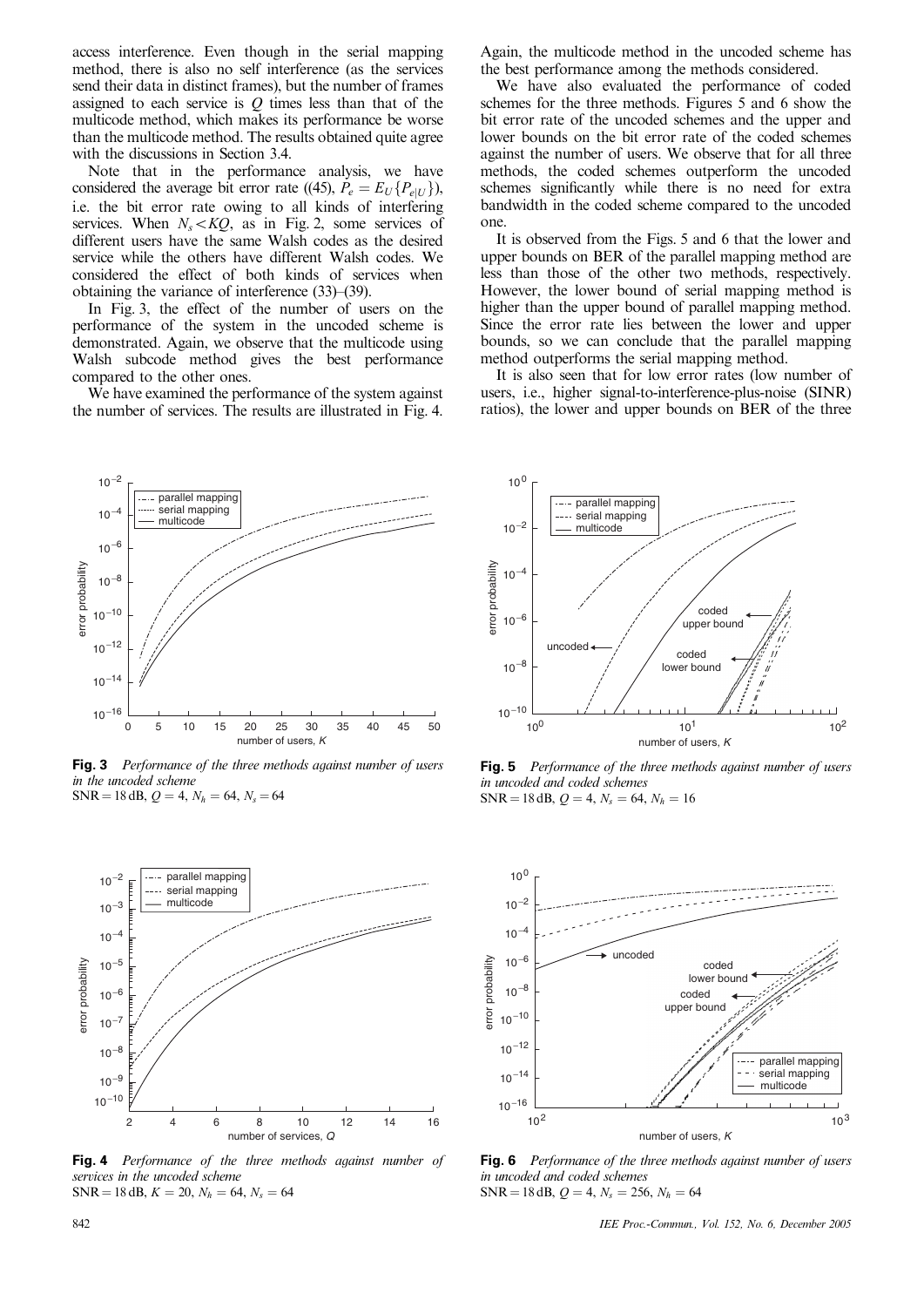methods are very close but they are separated when the number of users increases (lower SINR). However, when the two bounds are very close the parallel mapping method has the best performance.

In Fig. 5, the parallel mapping method works the best, in general. At low number of users, the serial mapping method has better performance than the multicode method, but at high number of users, the two methods have almost the same performance. In Fig. 6, in which larger value of  $N_s$  is applied compared to Fig. 5, the serial mapping method has the worst performance. The discussions of Section 4.5 confirm the above results.

The great difference in the performance of uncoded and coded schemes is that the parallel mapping has the worst performance in the uncoded scheme while it works the best in the coded scheme. This phenomenon can be justified as follows. In the multicode method, the self interference (SI) in each frame has the nonzero value  $\pm Am_p$ , while it has the total value of zero in one bit duration  $(N<sub>s</sub>$  frames) because of the orthogonal property of the Walsh code. However, in the parallel mapping method, the self interference can be treated as a virtual user and therefore its effect is the same as MAI. As a result, in the uncoded scheme the total interference of the multicode method is less than that of the parallel method, which implies a better performance for the multicode method compared with the parallel mapping method. In the coded scheme, however, the effect of self interference appears with probability 1 for the multicode method while for the parallel method it appears with probability  $\beta$ . So the total interference of multicode method is more than that of the parallel method which makes the performance of multicode method be worse than the parallel one in the coded scheme.

Alternatively, the serial mapping method has zero self interference both in uncoded and coded schemes because the services are separated in time. In addition, only one service of each interfering user overlaps with the desired user. As a result, the serial mapping method has less interference than the parallel mapping method in both coded and uncoded schemes, which implies better performance for this method compared to the parallel mapping method in the uncoded scheme. However in the coded scheme, the free distance is also an important factor. The free distance of the parallel mapping method is larger than that of the serial mapping method by a factor more than  $Q$ , which is more than the ratio of the normalised interference variance of the two methods. Hence, the serial mapping method has less performance than the parallel mapping method in the coded scheme.

Although the multicode and serial mapping methods have zero self interference in the uncoded scheme, the MAI in the multicode is less than that of the serial mapping which results in the best performance of the multicode method in the uncoded scheme. In the coded scheme, the serial mapping has less variance than the multicode (as the self interference is zero in the serial mapping method while it is not zero in the multicode mapping method and also only one service of each interfering user affects on the interference variance). Alternatively, the serial mapping has less free distance (less coding gain). But the ratio of the normalised variances of the two methods is not the same as the ratio of their free distances, so the system parameters determine which method has better performance. For example, at large values of  $N_s$ , it is expected that the multicode method performs better than the serial mapping method, as the coding gain effect is higher. The numerical results presented in Figs. 5 and 6 verify this expectation.

# **6 Conclusions**

In this paper, we considered three methods for multirate multiservice TH-UWB systems. In the parallel mapping method, one kind of PN signature code is used to distinguish both services and users. In the serial mapping method, the services of each user have the same PN code but they send their information in distinct frames. In the multicode structure, PN codes are assigned for distinguishing the users and Walsh codes for differentiating the services of the same user.

We evaluated the performance of the three methods in uncoded and coded schemes over an AWGN channel using the conventional correlator receiver. For the uncoded scheme, we have observed that the multicode method has the best performance, and it has also been realised that the serial mapping method performs better than the parallel mapping method. However, for the coded scheme, the parallel mapping method has shown the best performance and the multicode method works better than the serial mapping for larger  $N<sub>s</sub>$ . We also compared the coded scheme with the uncoded scheme. It was shown that the coded schemes of the three methods significantly outperform the uncoded schemes without requiring any extra bandwidth.

#### **7 References**

- 1 Scholtz, R.A.: 'Multiple access with time-hopping impulse modulation'. Proc. of Milcom 93, Oct. 1993, pp. 447–450
- 2 Win, M.Z., and Scholtz, R.A.: 'Ultra-wide bandwidth time-hopping spread-spectrum impulse radio for wireless multiple-access communications', IEEE Trans. Commun., 2000, 48, (4), pp. 679–691
- 3 Forouzan, A., Nasiri-Kenari, M., and Salehi, J.A.: 'Performance analysis of time-hopping spread spectrum multiple-access systems (uncoded and coded schemes)', *IEEE Trans. Wirel. Commun.*, 2002, 1, (4), pp. 671–681
- Ahmadi, H.R., and Nasiri-Kenari, M.: 'Performance analysis of timehopping ultra-wideband systems in multipath fading channels (uncoded and coded schemes)'. Proc. of IEEE PIMRC, USA, 2002,
- pp. 1694–1698<br>
5 Ramirez-Mireles, F.: 'On the performance of ultra-wideband signals in<br>
Gaussian noise and dense multipath', *IEEE Trans. Veh. Technol.*, 2001, 50, (1), pp. 244–249
- 6 Win, M.Z., and Scholtz, R.A.: 'Ultra-wide bandwidth time-hopping spread-spectrum impulse radio for wireless multipleaccess communications', IEEE Trans. Commun., 2000, 48, (4), pp.<br>679–691
- Win, M.Z., and Scholtz, R.A.: 'On the robustness of ultra-wide bandwidth signals in dense multipath environment', IEEE Commun.<br>Lett., 1998, 2, pp. 51–53
- Xiaoli, C., and Murch, R.D.: 'The effect of NBI on UWB timehopping systems', *IEEE Trans. Wirel. Commun.*, 2004, 3, (5), pp. 1431–1436<br>9 Li, Z., and Haimovich, A.M.: 'Performance of ultra-wideband
- communications in the presence of interference', IEEE J. Sel. Areas
- Commun., 2002, **20**, (9), pp. 1684–1691<br>10 Hu, B., and Beaulieu, N.C.: 'Accurate evaluation of multiple-access<br>performance in TH-PPM and TH-BPSK UWB systems', *IEEE Trans*. Commun., 2004, 52, (10), pp. 1758-1766
- 11 Liuqing, Y., and Giannakis, G.B.: 'Analog space-time coding for multiantenna ultra-wideband transmissions', IEEE Trans. Commun., 2004, 52, (3), pp. 507–517
- 12 Choi, J.D., and Stark, W.E.: 'Performance of ultra-wideband communications with suboptimal receivers in multipath channels',
- IEEE J. Sel. Areas Commun., 2002, 20, (9), pp. 1754–1766<br>13 Viterbi, A.J.: 'CDMA: Principles of spread-spectrum communications' (Addison-Wesley, 1995)
- 14 Ottosson, T., and Svensson, A.: 'On schemes for multirate support in DS-CDMA systems', J. Wirel. Pers. Commun., 1998, 6, (3), pp. 265–287
- 15 Mingxi, F., Hoffmann, C., and Kai-Yeung, S.: 'Error-rate analysis for multirate DS-CDMA transmission schemes', *IEEE Trans. Commun.*, multirate DS-CDMA transmission schemes', *IEEE Trans. Commun.*, 2003, **51**, (11), pp. 1879–1909<br>16 Sabharwal, A., Moses, R., and Mitra, U.: 'MMSE receivers for multirate DS-CDMA systems', *IEEE Trans. Commun.*, 2001, **49**,
- 
- pp. 2184–2197<br>
17 Frenger, P.K., Orten, T., and Svensson, A.B.: 'Rate-compatible<br>
convolutional codes for multirate DS-CDMA systems', IEEE Trans.<br>
Commun., 1999, 47, (6), pp. 828–836
- 18 Huang, L., and Kwang-Cheng, C.: 'Performance analysis and improvement of decorrelating detection for multirate DS/CDMA', IEEE Commun. Lett., 2005,  $\overline{9}$ , (2), pp. 103-105